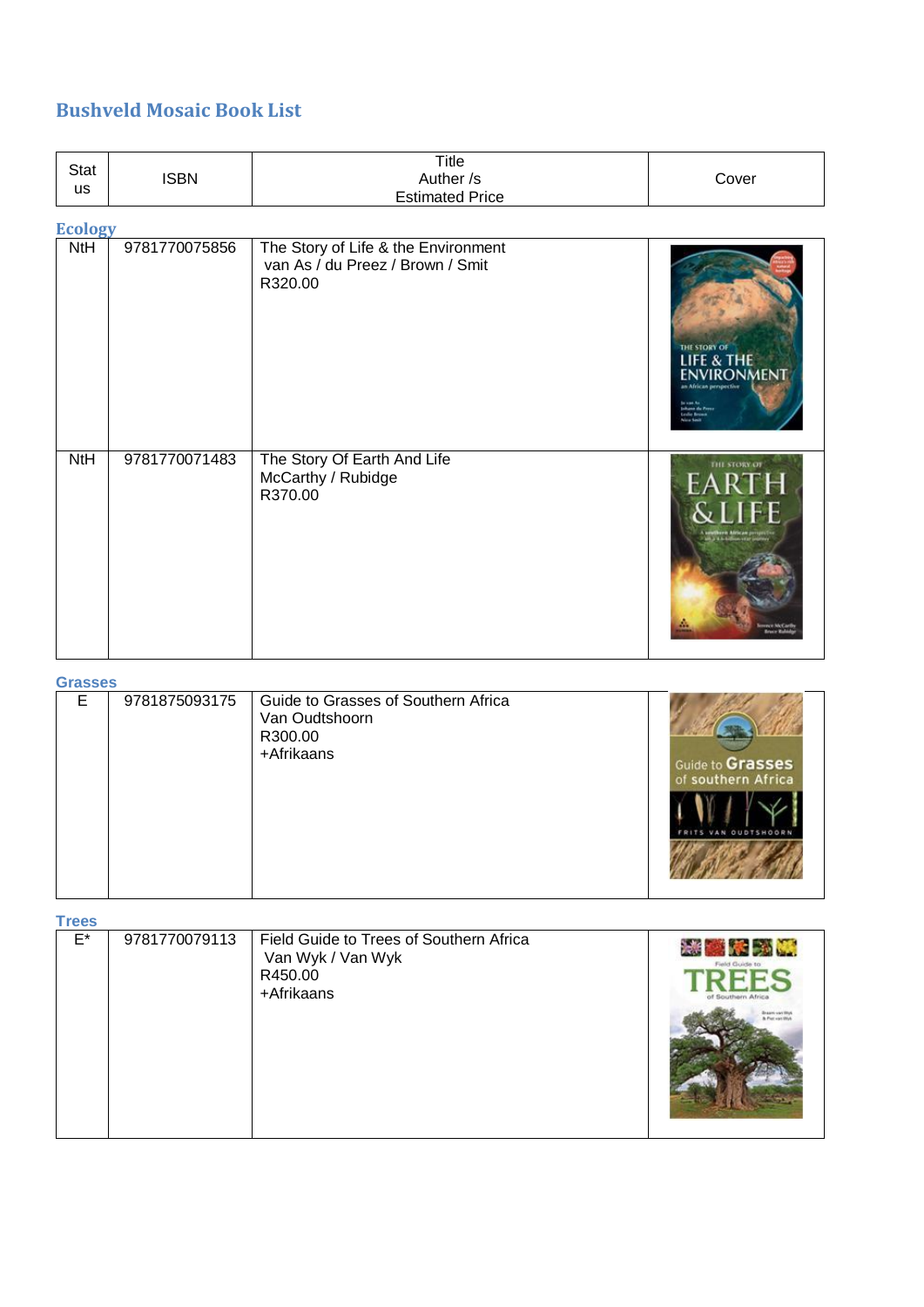| $E^*$      | 9781920217044 | Photo Guide To Trees Of Southern Africa<br>van Wyk / van Wyk / van Wyk<br>R360.00<br>+Afrikaans | Moro Guide to<br>fat + Pier use Videl + Pare Fri |
|------------|---------------|-------------------------------------------------------------------------------------------------|--------------------------------------------------|
| <b>NtH</b> | 9781875093922 | Field Guide To The Acacias Of South Africa<br>Nico Smit<br>R170.00<br>+Afrikaans                | Pield Guide to the<br>'ACIAS<br>South Africa     |
| NtH        | 9781775846550 | 100 Bushveld Trees<br>Megan Emmett Parker<br>R270.00                                            | 100<br>Bushveld Trees<br>Megan Emmett Parker     |
| NtH        | 9781920217433 | Making The Most Of Indigenous Trees<br>Venter / Venter<br>R350.00                               | AKING THE MOST                                   |
| $\circ$    | 9781770072404 | How to Identify Trees in Southern Africa<br>Van Wyk / Van Wyk<br>R300.00                        | HOW TO                                           |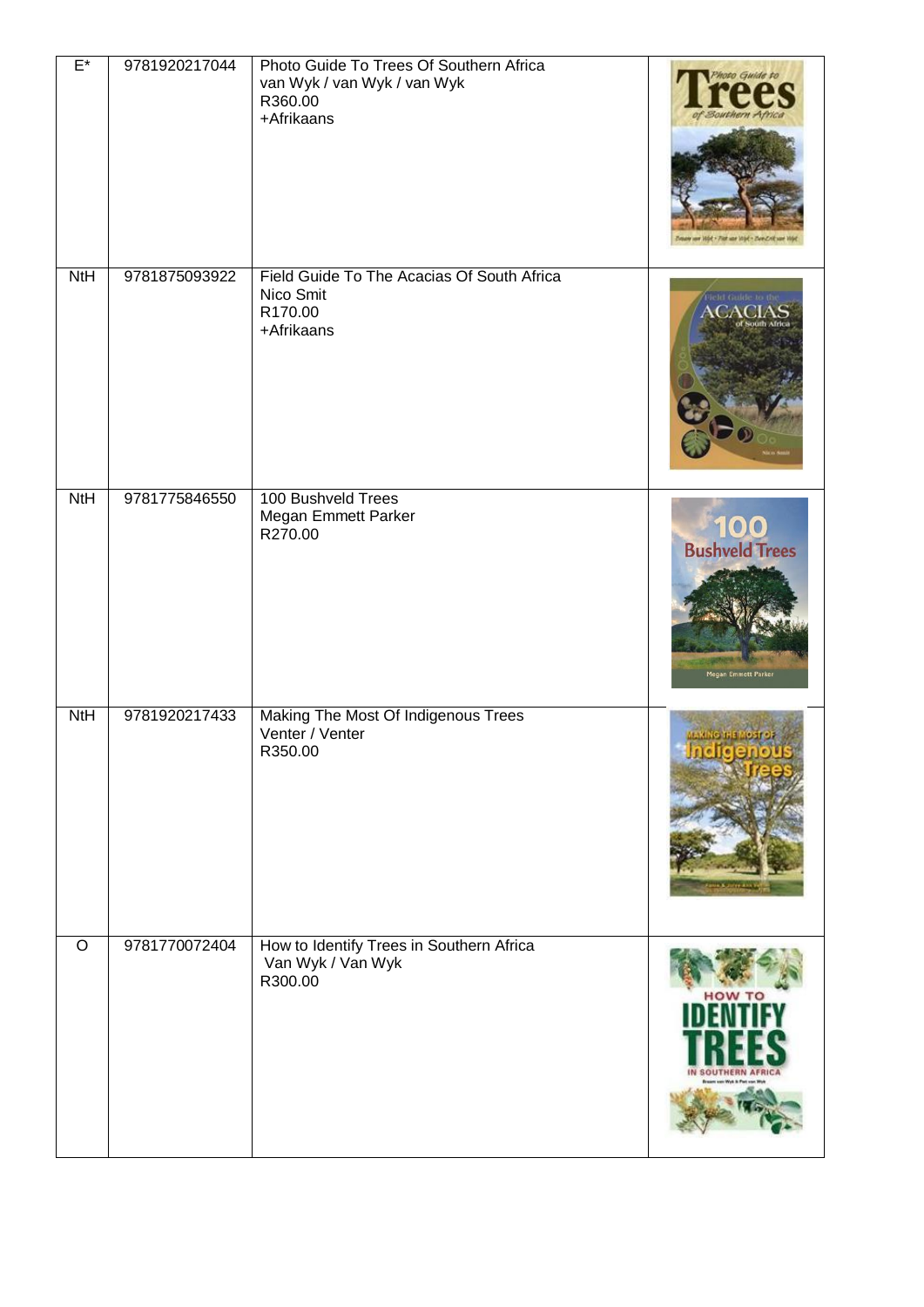| O       | 9781770078314 | What's That Tree<br>Moll<br>R265.00<br>+Afrikaans      | What's that<br><b>Tree?</b><br>A starter's guide to tree<br>of southern Africa<br><b>Jugene Moll</b>                            |
|---------|---------------|--------------------------------------------------------|---------------------------------------------------------------------------------------------------------------------------------|
| $\circ$ | 9781868723898 | <b>Trees Of Southern Africa</b><br>Palgrave<br>R520.00 | Keith Coates Palgrave<br><b>TREES</b><br>of Southern Africa<br><b>NEW EDITION</b><br>Revised and updated<br>Meg Coates Palgrave |

**Wetlands**

| ,,,,,,,,,,, |               |                                                                                    |  |
|-------------|---------------|------------------------------------------------------------------------------------|--|
| <b>NtH</b>  | 9781775841029 | Field Guide To Freshwater Life South Africa<br>Griffiths / Day / Picker<br>R300.00 |  |

**Veld management**

| NtH | <b>VOID MANDATE</b><br>9781920217297 | Veld Management Principles And Practices<br>van Oudtshoorn<br>R295.00 |                                                                                   |
|-----|--------------------------------------|-----------------------------------------------------------------------|-----------------------------------------------------------------------------------|
|     |                                      | +Afrikaans                                                            | <b>VELD MANAGEMENT</b><br><b>Principles and Practices</b><br>FEITS VAN OUDTINGDEN |
| NtH | 9781431702459                        | <b>Shaping Kruger</b><br>Mitch Reardon<br>R285.00                     | <b>Mitch Reardor</b><br>RUGER<br>he dynam<br>nanaging wildli<br>in Africa's pre-  |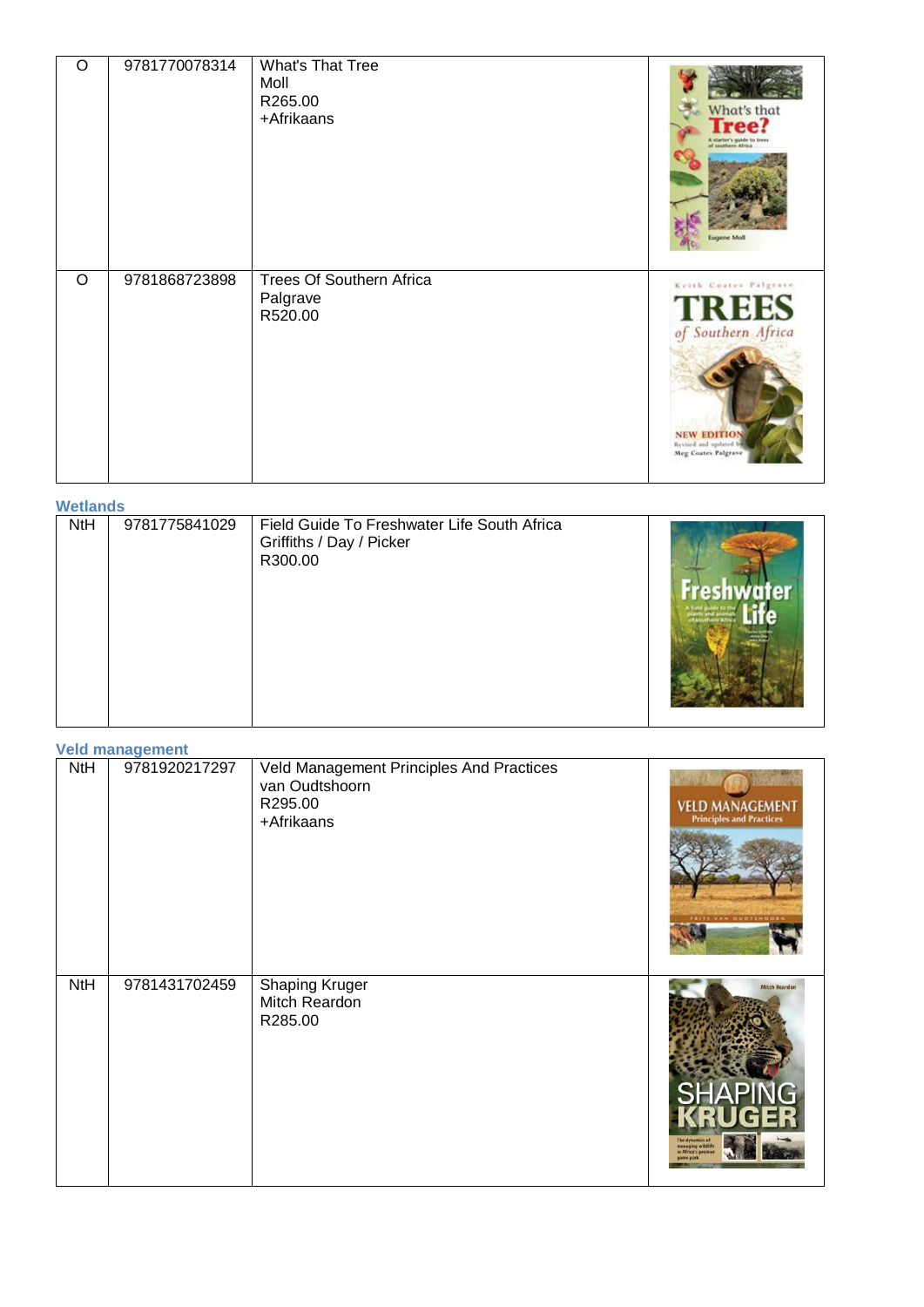| <u>Malillid</u><br>E | 9781775841111 | Stuarts' Field Guide to Mammals of Southern Africa<br>Chris & Tilde Stuart<br>R400.00<br>+Afrikaans | Stuarts' Field Guide to<br>of Southern Africa |
|----------------------|---------------|-----------------------------------------------------------------------------------------------------|-----------------------------------------------|
| <b>NtH</b>           | 9781770079137 | Smither's Mammals of Southern Africa<br>Peter Apps<br>R350                                          |                                               |
| <b>Nth</b>           | 9781775840190 | <b>Behaviour Briefs</b><br>Stuart / Stuart<br>R75.00                                                | <b>MATHS &amp;</b>                            |
| <b>Nth</b>           | 9781920544850 | Wild Ways<br>Peter Apps<br>R215.00                                                                  | WILD W                                        |

# **Geology / Geomorphology**

|  | E | 9781775841753 | Box Of Rocks- Beginners Guide To SA Geology<br>Nick Norman<br>R100.00 | <b>Nich Harman</b> |
|--|---|---------------|-----------------------------------------------------------------------|--------------------|
|--|---|---------------|-----------------------------------------------------------------------|--------------------|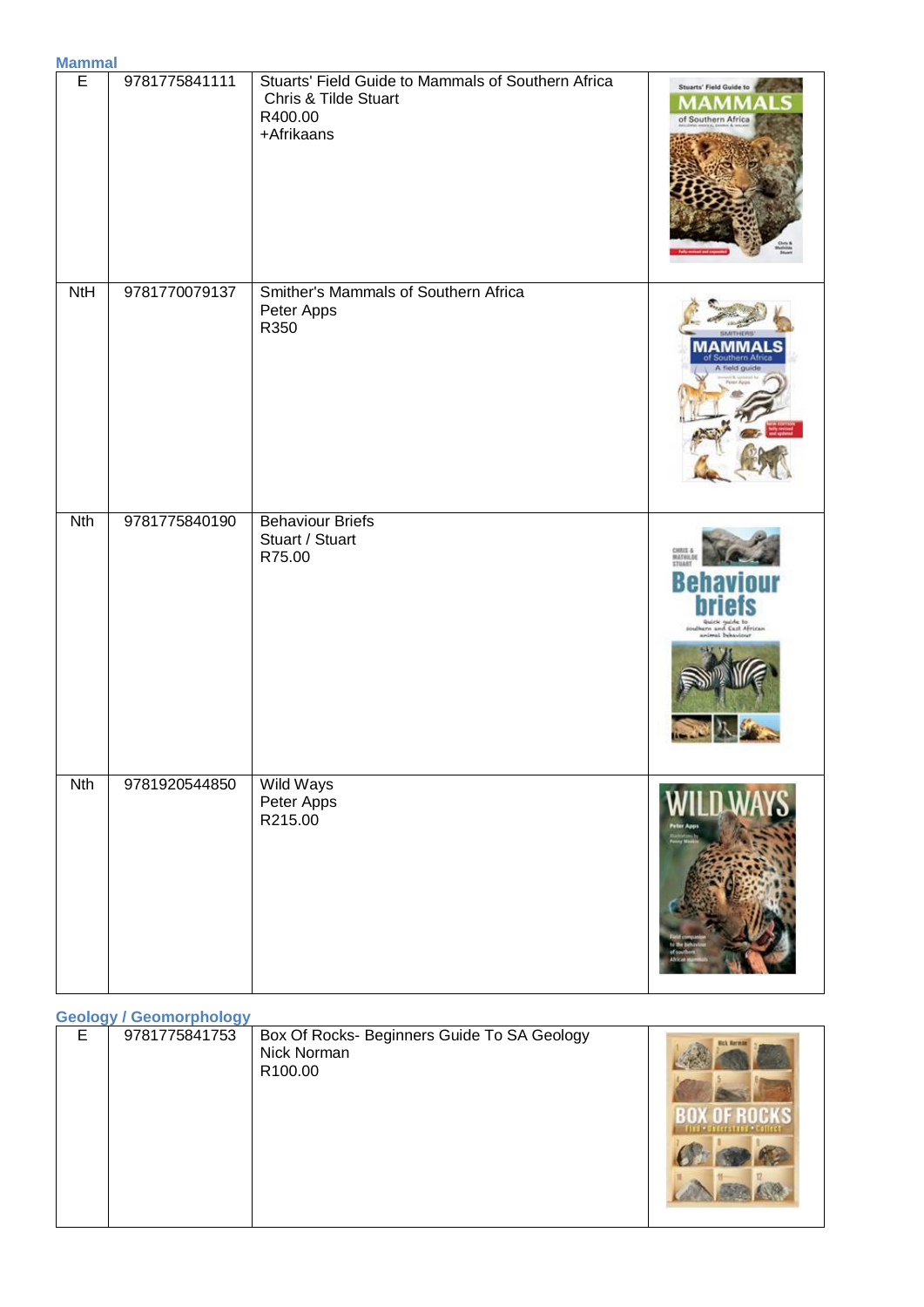| NtH     | 9781868729852 | Field Guide To Rocks And Minerals of SA<br>Cairncross<br>R360.00                  | FIELD GUIDE TO<br>of Southern Africa<br>Bruce<br>Cairncross<br>More than<br>500 colour<br>photos<br>for easy<br>dentification |
|---------|---------------|-----------------------------------------------------------------------------------|-------------------------------------------------------------------------------------------------------------------------------|
| $\circ$ | 9781770074439 | Pocket Guide To Rocks And Minerals Of Southern<br>Africa<br>Cairncross<br>R200.00 | <b>POCKET GUIDE</b><br><b>ROCKS &amp;</b><br><b>INERALS</b><br>OF SOUTHERN<br><b>AFRICA</b><br><b>BRUCE CAIRNCROSS</b>        |

#### **Arthropods**

| E                | 97817758405843 | Field Guide to Insects of South Africa<br>Picker / Griffiths / Weaving<br>R375              | FIELD GUIDE TO |
|------------------|----------------|---------------------------------------------------------------------------------------------|----------------|
| NtH              | 9781775846529  | Scorpions of Southern Africa<br>Jonathan Leeming<br>R215.00                                 |                |
| NtH <sup>*</sup> | 9781770078017  | Spiders: An Identification Guide For Southern Africa<br>Filmer revised by Larsen<br>R220.00 | ilme           |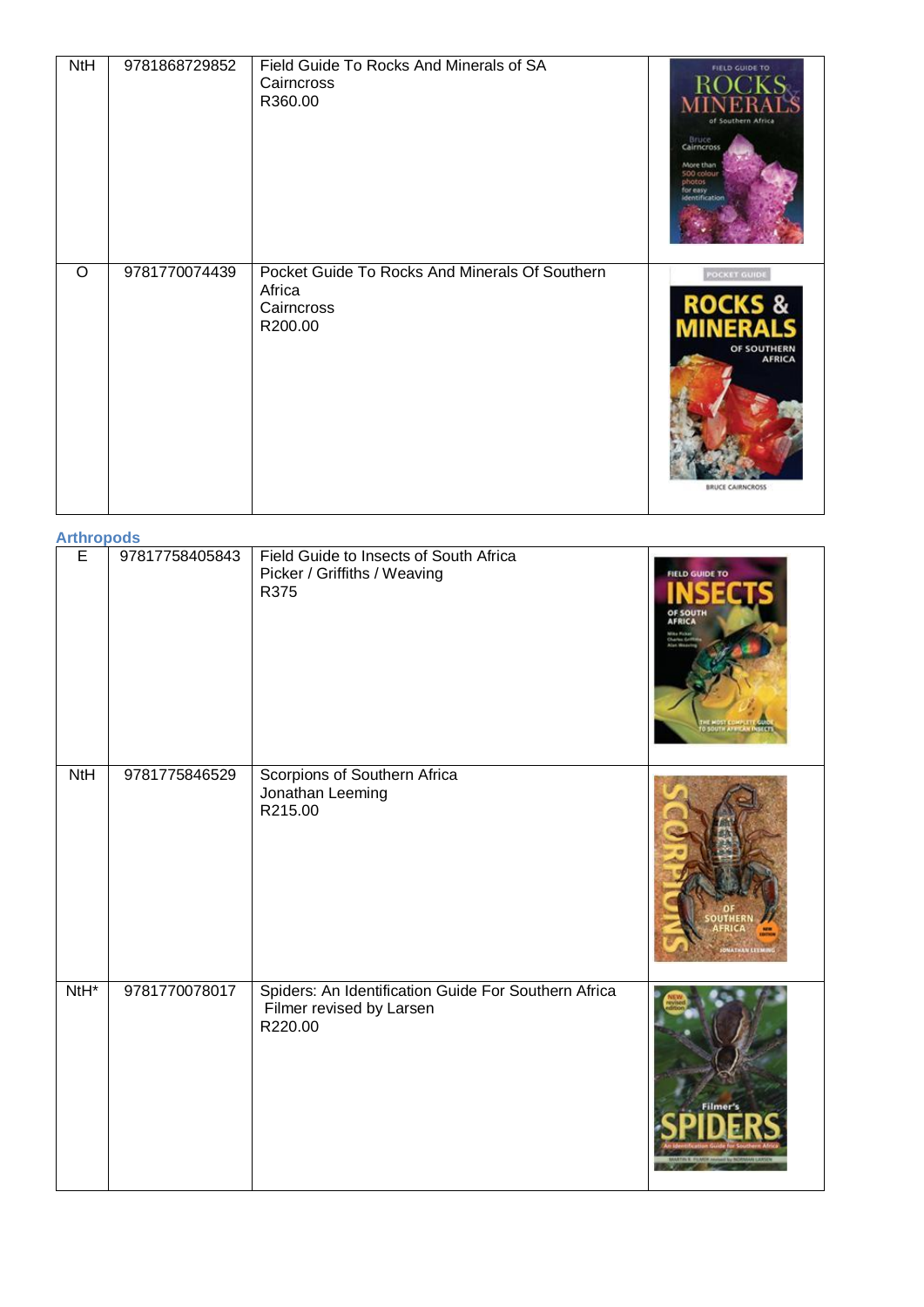| NtH <sup>*</sup> | 9781868729449 | Spiders Of Southern Africa<br>Leroy / Leroy<br>R210.00                                                   |                                                        |
|------------------|---------------|----------------------------------------------------------------------------------------------------------|--------------------------------------------------------|
| <b>NtH</b>       | 9781775845874 | Field Guide To Butterflies Of South Africa<br>Woodhall<br>R370.00                                        | Field Guide to<br>of South Africa                      |
| <b>NtH</b>       | 9781775847007 | A Guide To The Dragonflies and Damselflies of South<br>Africa<br>Michele and Warwick Tarboton<br>R320.00 | <b>Dragonflies</b><br>& Damselflies<br>of South Africa |
| $\circ$          | 9781775841982 | Insectopedia<br>Erik Holm<br>R280.00<br>+Afrikaans                                                       | <b>ERIK HOLN</b>                                       |
| <b>NtH</b>       | 9780799346893 | Goggo guide - The arthropods of Southern Africa<br>Erik Holm / Ansie Dippenaar-Schoeman<br>R285          | GOGGO guide                                            |

| <b>First</b> |                  |  |  |
|--------------|------------------|--|--|
|              | None<br>Required |  |  |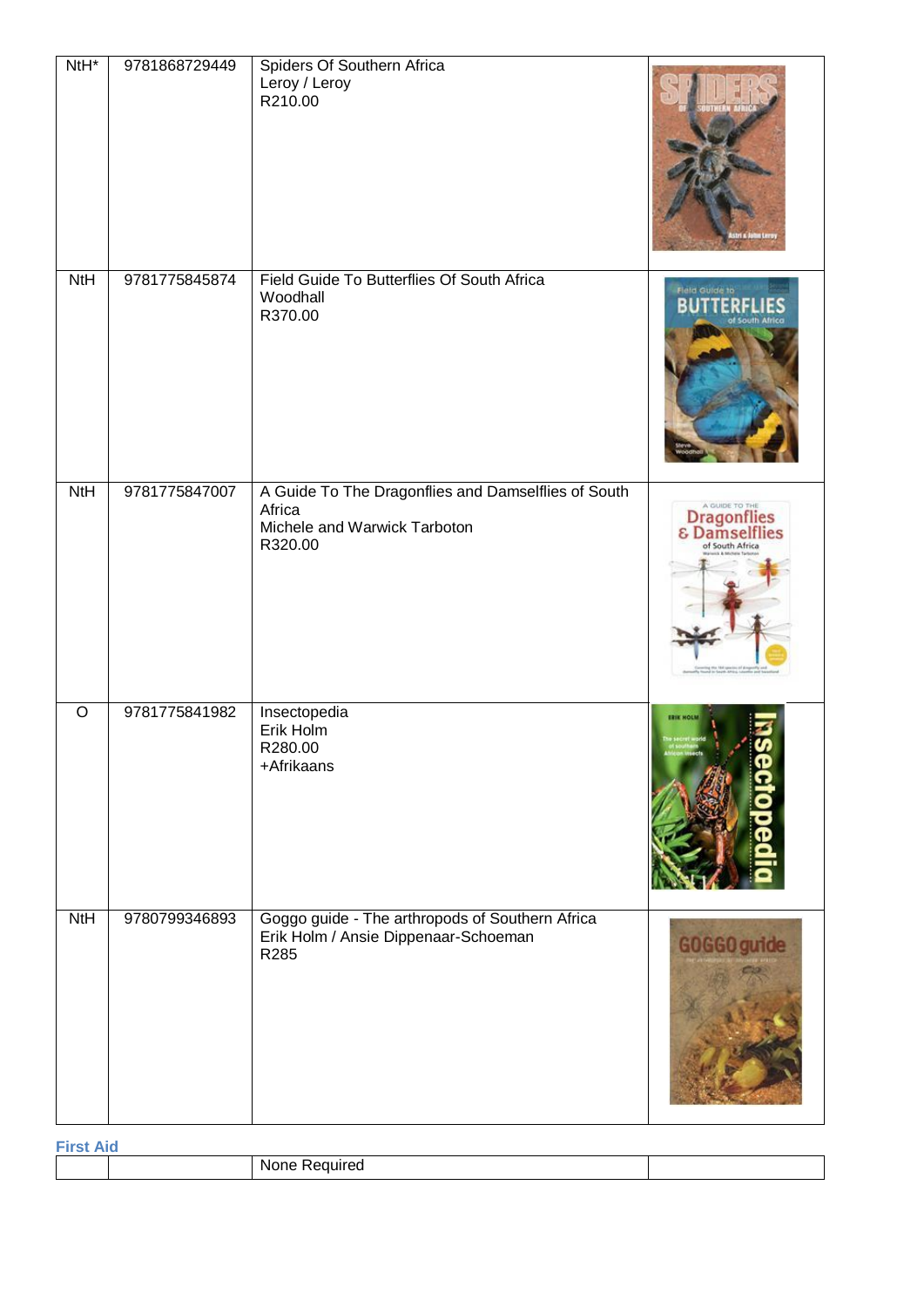**Amphibians**

| , ,,,,, ,,,,,,,,,,,,,,,<br>NtH | 9781770079144 | Frogs & Frogging In Southern Africa<br>Carruthers / du Preez<br>R245.00                 | Fully revised & updated<br><b>FROGGING</b>                                                |
|--------------------------------|---------------|-----------------------------------------------------------------------------------------|-------------------------------------------------------------------------------------------|
| $\circ$                        | 9781775845447 | <b>Frogs of Southern Africa</b><br>Du Preez / Carruthers<br>R440.00                     |                                                                                           |
| $\overline{O}$                 | 9781775845126 | Field Guide To The Frogs & Other Amphibians Of<br>Africa<br>Channing / Rodel<br>R415.00 | Field Guide to the<br>OTHER AMPHIRIANS<br>OF AFRICA<br><b>Vian Channing   Mark-Oliver</b> |

**Reptiles**

| <b>IZPUILES</b> |               |                                                                                          |                                               |
|-----------------|---------------|------------------------------------------------------------------------------------------|-----------------------------------------------|
| NtH             | 9781868729326 | Complete Guide to the Snakes of Southern Africa<br>Johan Marais<br>R375.00<br>+Afrikaans | <b>JOHAN</b><br>A COMPLETE<br>GUIDE<br>TO THE |
| NtH             | 9781770073869 | Guide to the Reptiles of southern Africa<br>Alexander & Marais<br>R375.00                | A GUIDE TO THE<br>OF SOUTHERN AFRICA          |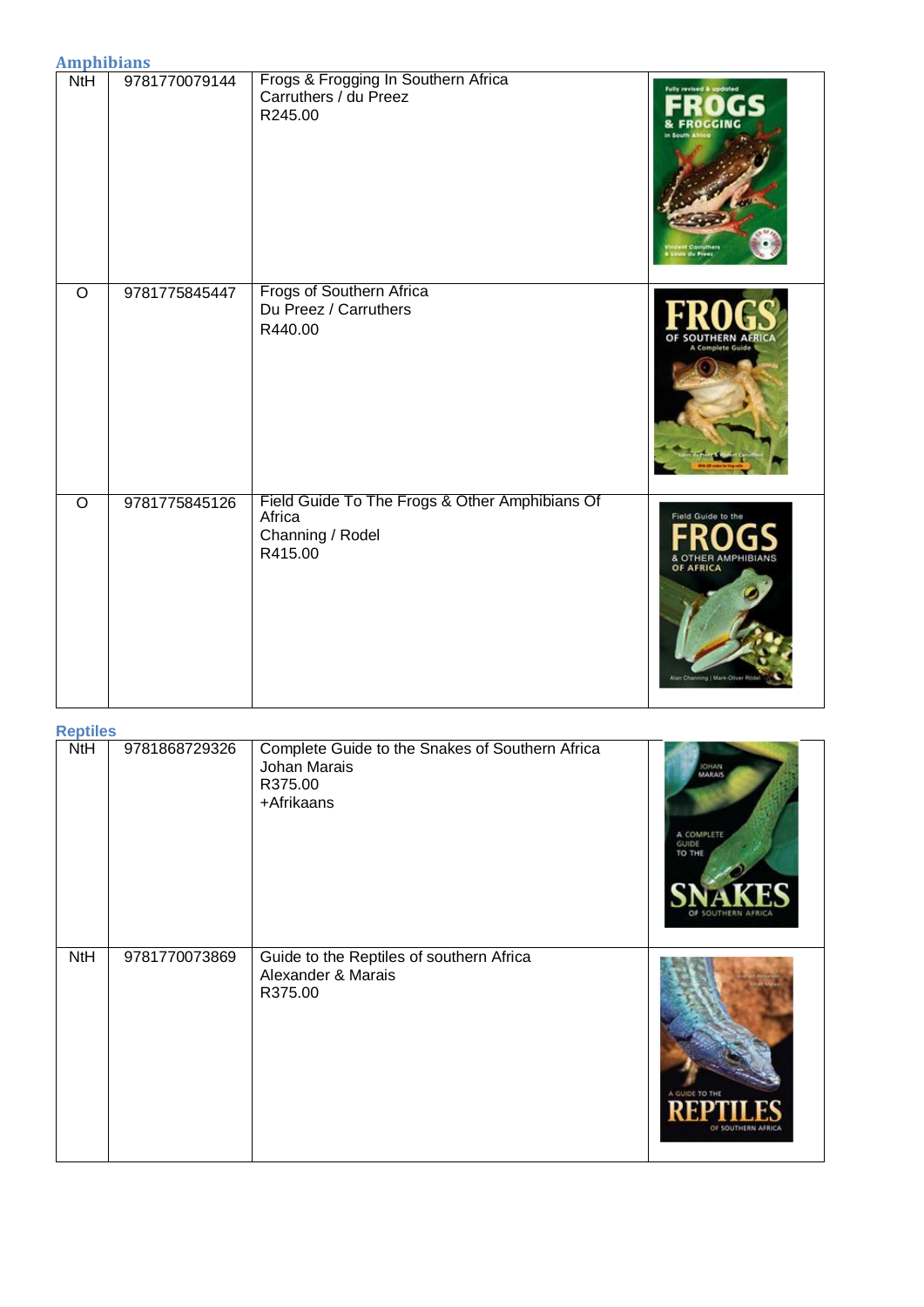| <b>NtH</b> | 9781868722815 | Snakes & Snakebite in Southern Africa<br>Johan Marais<br>R220.00<br>+Afrikaans | Johan Marai<br><b>Snakes &amp;<br/>Snakebite</b>                |
|------------|---------------|--------------------------------------------------------------------------------|-----------------------------------------------------------------|
| $\circ$    | 9781775841647 | Snakes And Reptiles Of Southern Africa<br><b>Branch</b><br>R180.00             | <b>POCKET GUIDE</b><br>OF SOUTHERN AFRICA<br><b>BILL BRANCH</b> |

**Archaeology**

| 1.1911499199 |                                                  |                                                                                |                                                                                                                                        |
|--------------|--------------------------------------------------|--------------------------------------------------------------------------------|----------------------------------------------------------------------------------------------------------------------------------------|
| NtH          | 9781770070653                                    | Field Guide to the Cradle of Humankind<br>Hilton-Barber / Berger<br>R260.00    | <b>BALTY INLINE BARBER</b>                                                                                                             |
| NtH          | 9781868144747<br><b>Wits University</b><br>Press | Five Hundred Years Rediscovered<br>Esterhuysen / Swanepoel / Bonner<br>R320.00 | <b>FIVE HUNDRED YEAR</b><br><b>EDITOR BY PHOLICE BRANCISCO.</b><br>AAAADIN EDITORPANYANA AAD PHOLIC BONNE<br><b>THE CISSISSIPPE FR</b> |

**Climate**

| סוווומנס |               |                                                                                                          |                                                                      |
|----------|---------------|----------------------------------------------------------------------------------------------------------|----------------------------------------------------------------------|
| NtH      | 9781868149186 | Climate Change - Briefings from Southern Africa<br>Mary Scholes / Mike Lucas / Robert Scholes<br>R380.00 | mate<br><b>Briefings</b><br>Bub Scholas, Mary Scholas and Mike Lucas |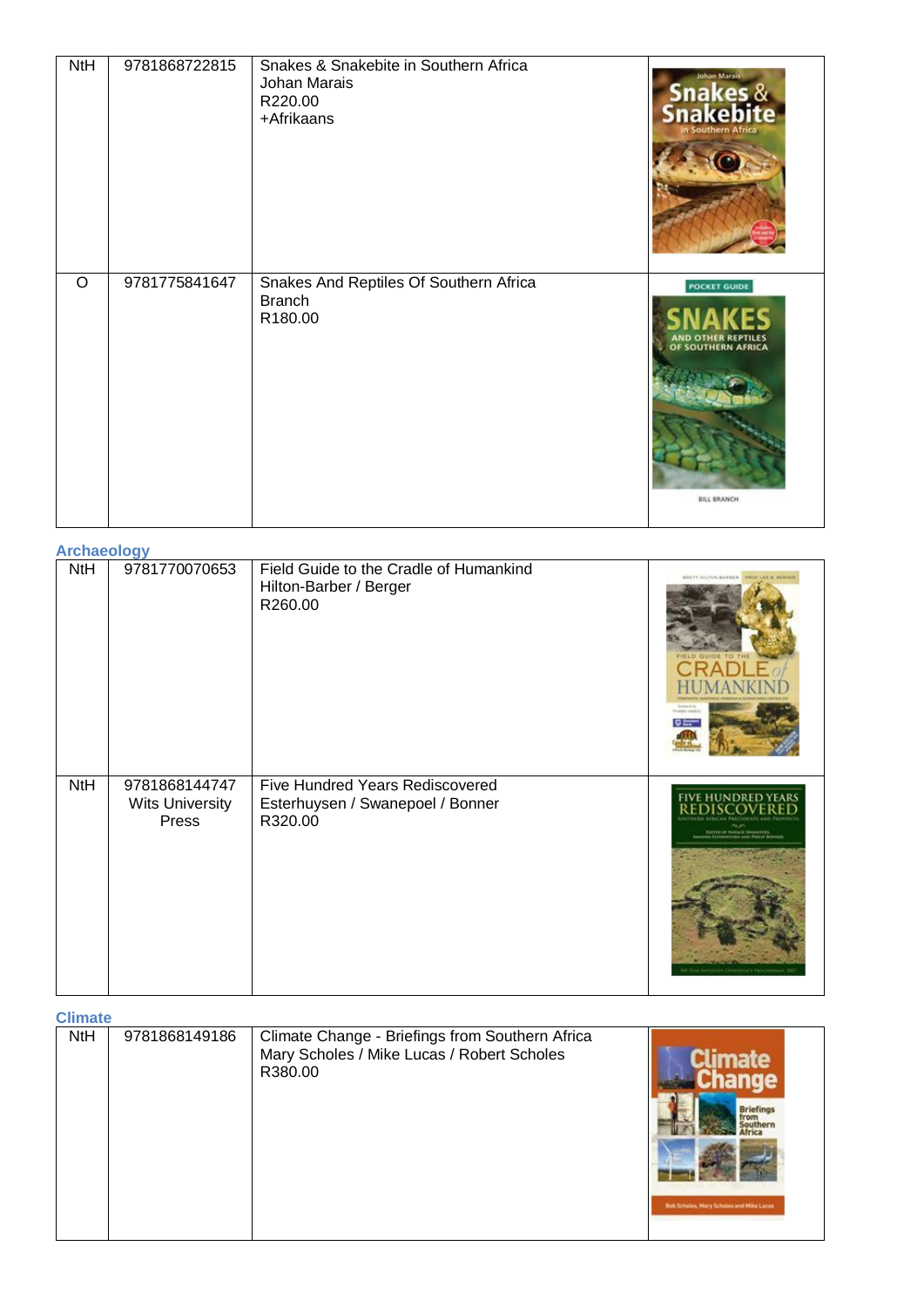|         | <b>Astronomy</b> |                                                                      |                                                                                                  |  |
|---------|------------------|----------------------------------------------------------------------|--------------------------------------------------------------------------------------------------|--|
| NtH     | 9781770078598    | Guide to the Night Skies of Southern Africa<br>Peter Mack<br>R162.00 | <b>GUIDE TO</b><br>Southern Af<br>Peter Mack                                                     |  |
| $\circ$ | 9781775842873    | Star Maps For Southern Africa<br>Jansen<br>R210.00                   | <b>STAR MAPS</b><br>FOR SOUTHERN AFRICA<br>AN EASY GUIDE TO<br>THE NIGHT SKIES<br>ALBERT JANSEN  |  |
| $\circ$ | 9781775846666    | Sky Guide 2020<br>Astronomical Society of Southern Africa<br>R140.00 | 2020<br><b>SKY GUIDE</b><br>Africa South<br><b>Astron</b><br><b>Landbook for</b><br>thern Africa |  |

## **Field Guiding and Wilderness**

| ----- | $-$           | ---<br>---                                                                |                                |
|-------|---------------|---------------------------------------------------------------------------|--------------------------------|
| E     | 9781920572532 | On Track: Quick ID Guide to SA Animal Tracks<br>Stuart / Stuart<br>R75.00 | and Cast African animal tracks |
|       |               |                                                                           |                                |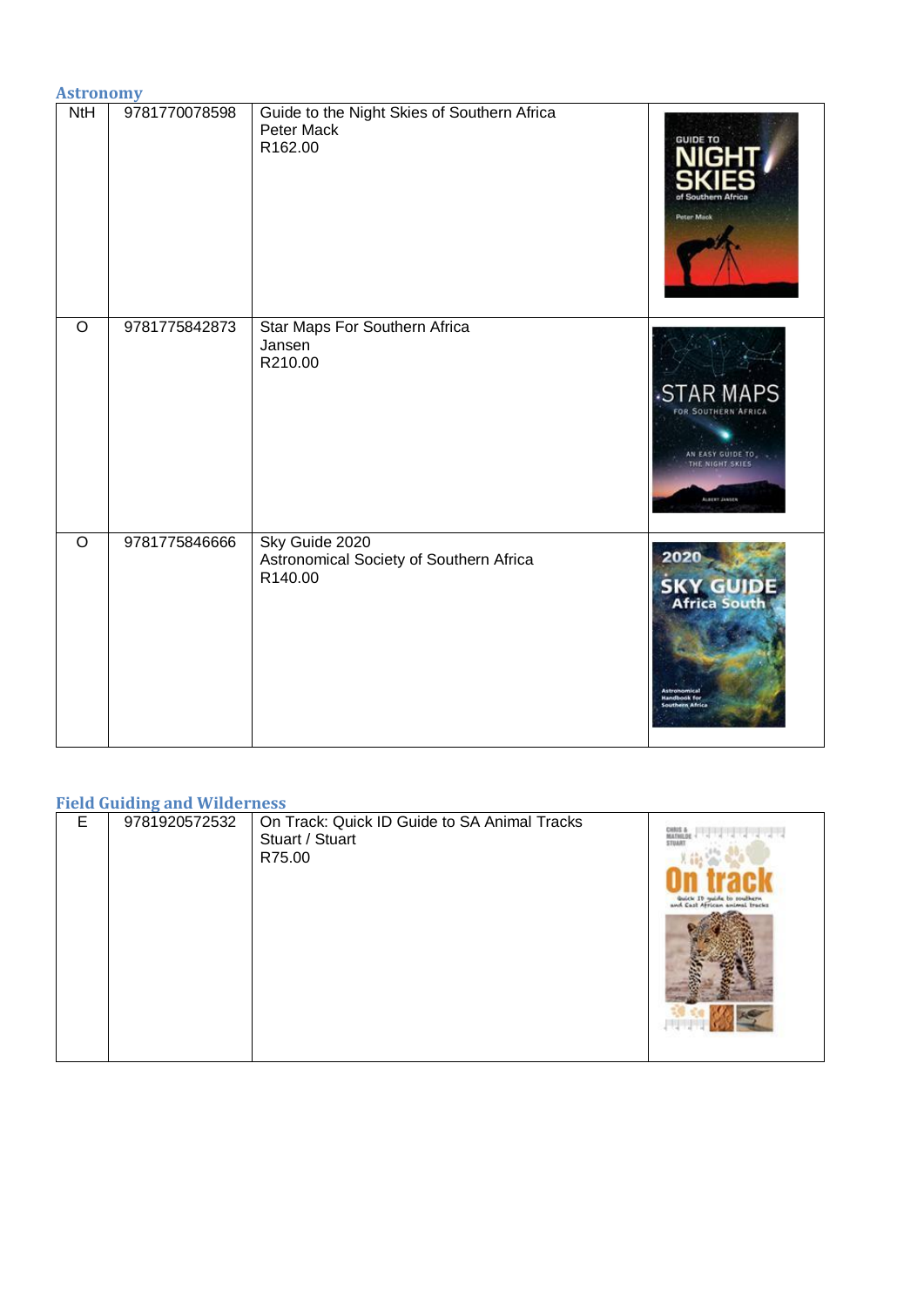| E              | 9781770079557 | Scatalog: Quick ID Guide to SA Animal Droppings<br>Murray<br>R75.00             | Kevin                                                 |
|----------------|---------------|---------------------------------------------------------------------------------|-------------------------------------------------------|
| <b>NtH</b>     | 9781775843351 | <b>Tracker Manual</b><br>van den Heever / Mhlongo / Benadie<br>R330.00          | praznosť galifické soimet<br>sokieg ta spiebace Abice |
| $\overline{O}$ | 9781431408061 | Mammals & Their Tracks & Signs Liebenberg<br>Gutteridge / Liebenberg<br>R255.00 | Mammals                                               |

**Birds**

| <b>DITUS</b>       |               |                                                                                       |                                                                      |
|--------------------|---------------|---------------------------------------------------------------------------------------|----------------------------------------------------------------------|
| $\mathsf{E}^\star$ | 9781770078765 | Newman's Birds Of Southern Africa<br>Newman<br>R310<br>+Afrikaans                     | COMMEMORATIVE EDITION<br>Newman's<br><b><i>Manager</i></b><br>Newman |
| $E^*$              | 9781920602017 | <b>Roberts Bird Guide</b><br>Chittenden / Davies / Weiersbye<br>R255.00<br>+Afrikaans | <b>HECKING EXITION -</b>                                             |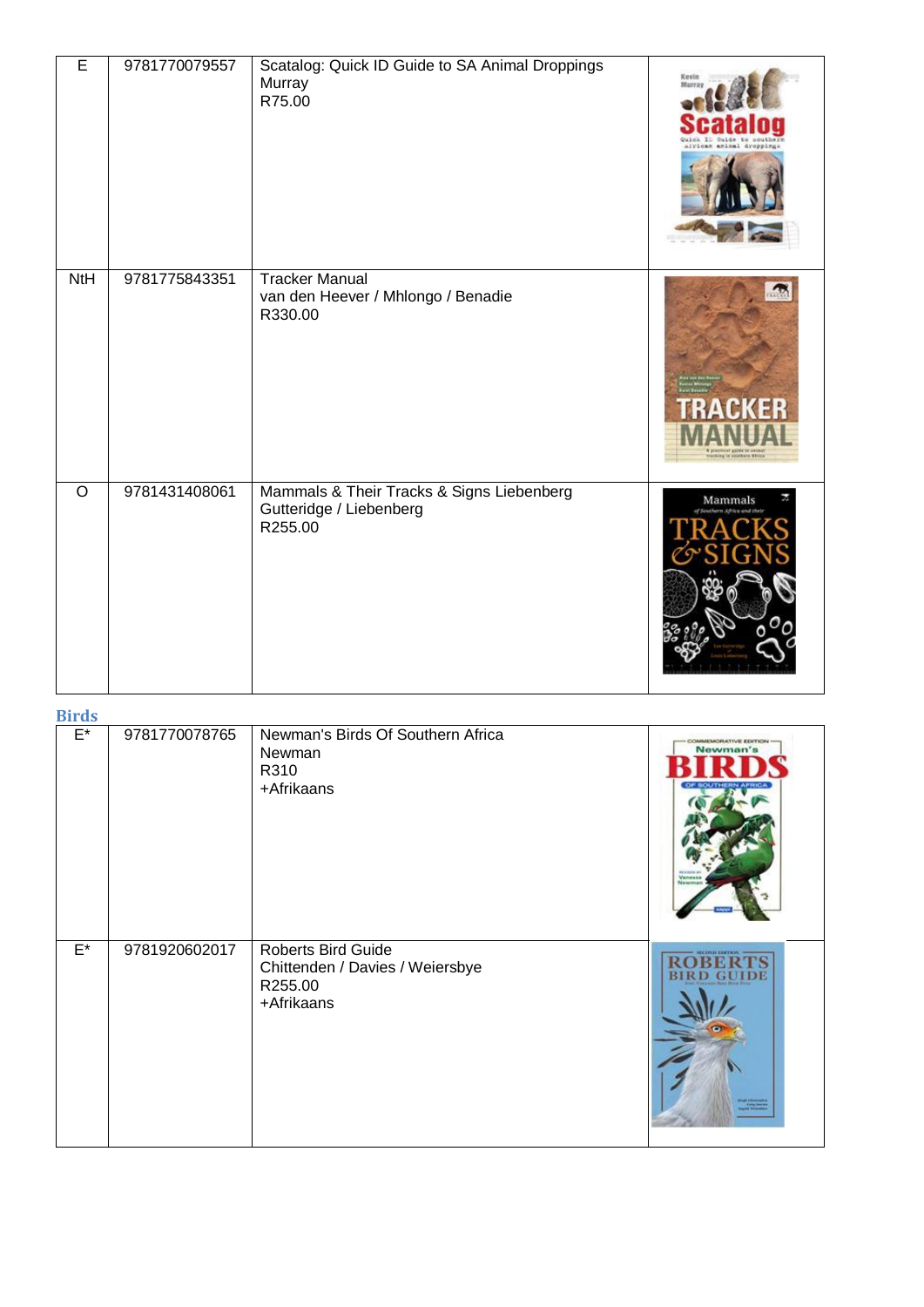| $E^*$      | 9781775840992 | Sasol Birds Of Southern Africa<br>Sinclair / Hockey / Tarboton<br>R325.00<br>+Afrikaans | The region's most<br>mprehensively<br><b>Hashsted guide</b><br>sasou<br>Southern Afric<br>FOURTH EDITION fully revised and updated |
|------------|---------------|-----------------------------------------------------------------------------------------|------------------------------------------------------------------------------------------------------------------------------------|
| $Nth^*$    | 9780620806893 | Faansie's Bird Book'<br>Faansie Peacock<br>R390.00<br>+Afrikaans<br>P.S. My favourite   | <b>Faansie's</b><br><b>Bird Book</b><br>a fully fledged<br>field guide<br>for kids<br>words & pictures by<br>Faansie Peacock       |
| NtH        | 9781919938974 | Pocket Guide to Birds of Southern Africa<br>Cillie / Oberprieler<br>R150.00             | <b>Pocket Guide to</b><br>of Southern Africa<br><b>Burger Cillié</b><br><b>Ulrich Oberprieler</b>                                  |
| <b>NtH</b> | 9781431701209 | 500 Common Bird Calls in Southern Africa<br>Newman<br>R255.00                           | Doug                                                                                                                               |
| $\circ$    | 9781868728794 | What's that Bird?<br>Newman<br>R270.00                                                  | What's tha<br>A starter's guide to bit<br>Kenneth Newman                                                                           |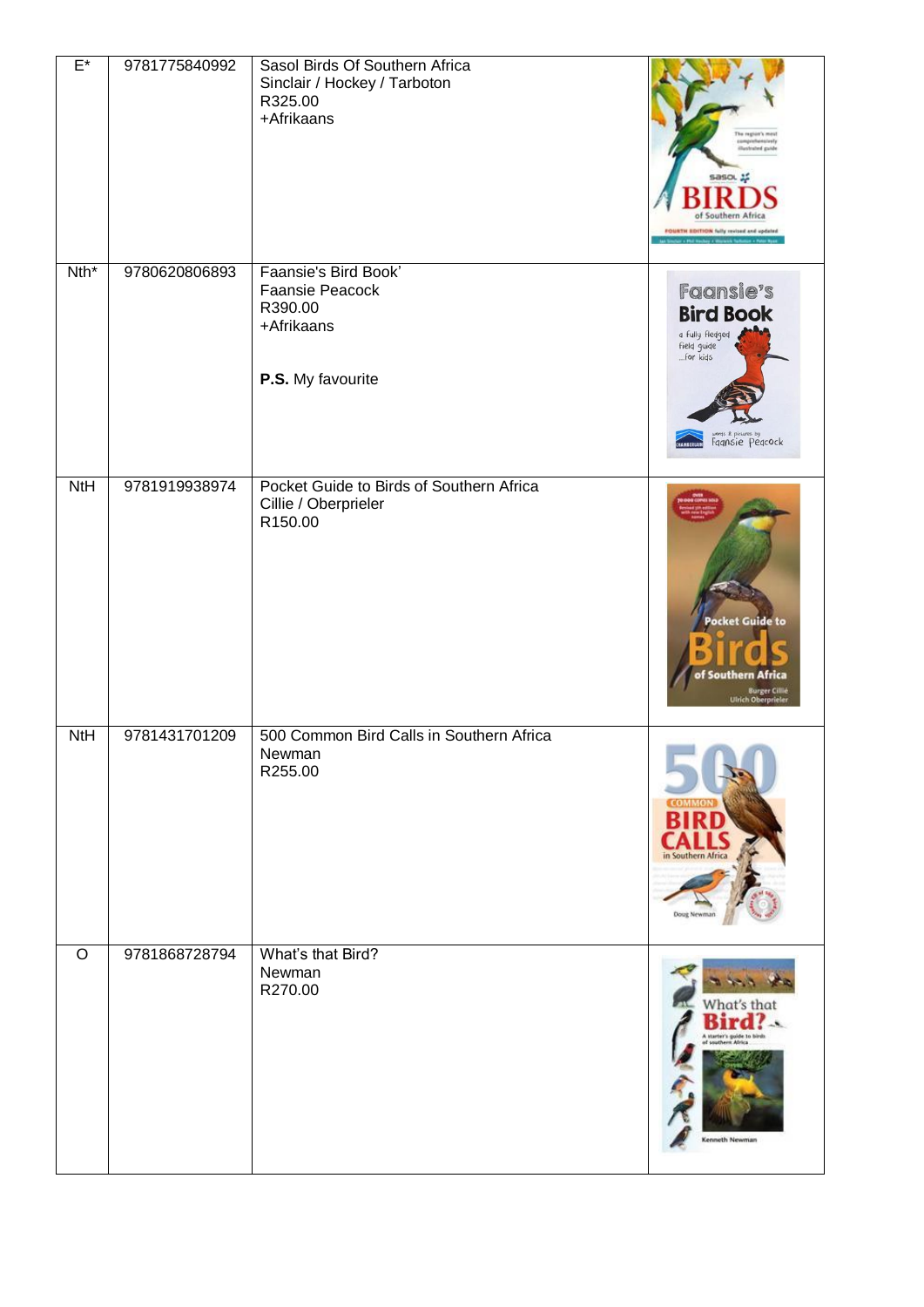| C | 9781775841265 | 300 Easy to See Birds in Southern Africa<br>Reynolds / Tye<br>R210.00 | EASY-TO-SEE |
|---|---------------|-----------------------------------------------------------------------|-------------|
|---|---------------|-----------------------------------------------------------------------|-------------|

| <b>General</b> |               |                                                                                                                                        |                  |  |  |
|----------------|---------------|----------------------------------------------------------------------------------------------------------------------------------------|------------------|--|--|
| $\overline{O}$ | 9781431420759 | Beat About The Bush: Exploring The Wild<br>Carnaby<br>R350.00                                                                          |                  |  |  |
| $\overline{O}$ | 9781431408535 | Beat About The Bush: Mammals & Birds<br>Carnaby<br>R350.00<br>Note: There are also individual Mammal and Bird<br>books in this series. |                  |  |  |
| $\overline{O}$ | 9781770074859 | How On Earth?<br>McCarthy<br>R270,00                                                                                                   | ekkart<br>HOW ON |  |  |

**2 nd Hand**

| 2nd | The Raptor Guide of Southern Africa<br><b>Ulrich Oberprieler</b><br>+Afrikaans<br>May be worth trying Ulrich for this one | Raptor<br><b>Ulrich Oberpr</b> |
|-----|---------------------------------------------------------------------------------------------------------------------------|--------------------------------|
|     |                                                                                                                           |                                |